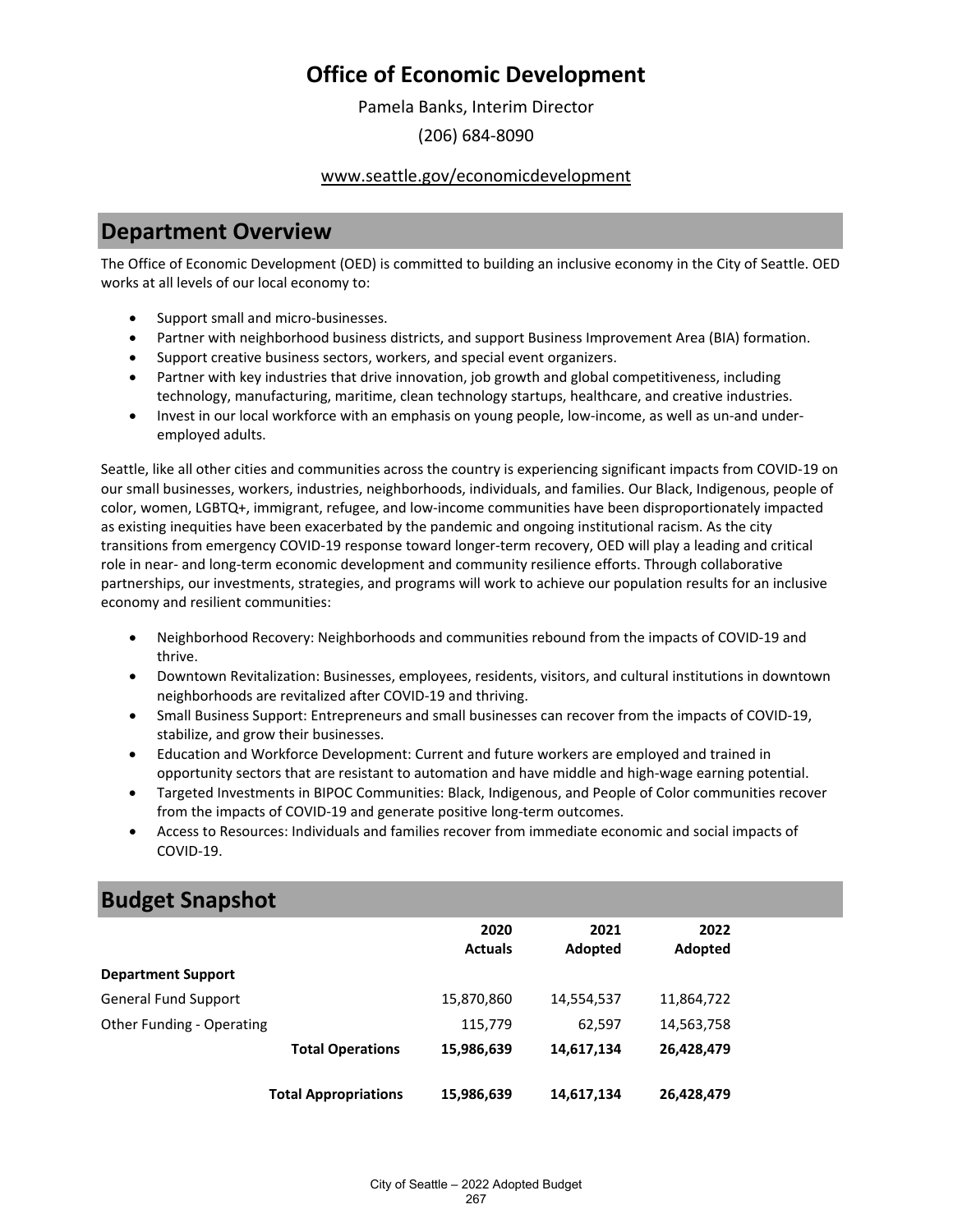Full-Time Equivalents Total\* 37.00 36.00 40.00

*\* FTE totals are provided for informational purposes only. Changes in FTEs resulting from City Council or Human Resources Director actions outside of the budget process may not be detailed here*

### **Budget Overview**

The COVID-19 pandemic continues to affect Seattle's local and regional economy and disproportionately impact our Black, Indigenous and People of Color (BIPOC) communities. The Office of Economic Development (OED) has taken a leading role in delivering the emergency response to small businesses and workers, and has led in planning for Seattle's economic recovery and community resilience efforts. OED's programs further Seattle's Inclusive Economic Agenda by focusing on building community and generational wealth, connecting current and future workers to family-wage jobs and opportunities of the future economy that are resistant to automation, , and capacity-building for neighborhood resilience in the face of displacement. OED programs intend to reduce the impact COIVD-19 and systemic racism have had on individuals and communities who have been disproportionately harmed by both. Additional department operating changes help OED adjust to revenue changes and focus staff on citywide economic recovery strategies.

In July of 2020, City Council passed the JumpStart Payroll Tax legislation and Spending Resolution with collection of the tax set to begin on January 1, 2022. The 2022 Adopted Budget utilizes this tax in conjunction with other funding sources to invest \$11.8M in economic recovery and economic resiliency programing. These new investments in small business operating capital, workforce development, and small business ownership opportunities were informed by community process and align with the Council's JumpStart priorities.

The following section reflects the Proposed Budget. Council made changes to these investments detailed in the City Council Changes section below.

### **Supporting Workers & Economic Recovery in 2022**

OED will coordinate and implement a citywide workforce development strategy to support un/under employed, low income earning, and youth/young adult workers who are disproportionately impact by COVID, transition to middlehigh wage careers that are resistant to automation and develop the in-demand skills for the future economy. New workforce development program investments totaling \$4.5M in Seattle Rescue Plan 3, enabled by funding from the federal Coronavirus Local Fiscal Recovery (CLFR) dollars will be distributed between OED and five other City departments. OED will provide coordinated leadership across the full portfolio of workforce development programing. New investments made within OED will focus on developing an inclusive maritime workforce development strategy.

### **Fulfilling the Equitable Communities Initiative Task Force Recommendations**

In 2021, City Council and Mayor Durkan allocated \$30M to recommendations made by the Equitable Communities Initiative Task Force. The Proposed Budget continues these investments intended to reduce the historic harm of institutional racism on BIPOC communities. The \$9.7 million in ECI investments made within OED are intended to connect BIPOC young people and adults to healthcare careers and create opportunities for small businesses to access capital and technical assistance. These investments are supported by and align with the JumpStart Payroll Tax and Spending Resolution.

### **Small Business Ownership Fund**

To complement the investments recommended by the Equitable Communities Initiative Task Force and further the City's economic recovery strategy, OED will launch the Small Business Ownership Fund. This investment is provided as part of Seattle Rescue Plan 3, enable by funding from CLFR. This fund will support small businesses ability own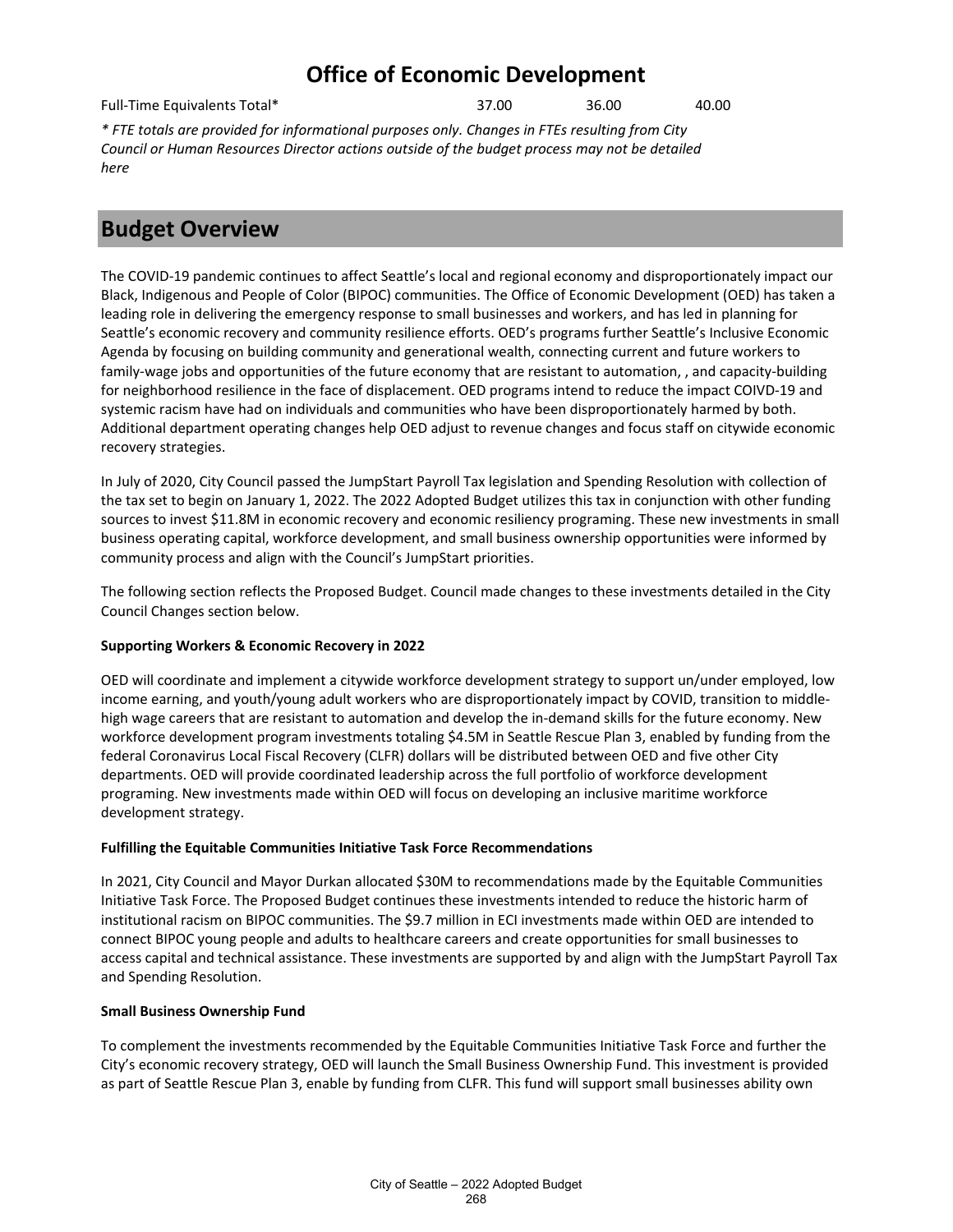their properties, create place based economic growth, and advance anti-displacement initiatives throughout the city.

#### **City Council Changes to the Proposed Budget**

Council made changes to the Equitable Communities Initiative (ECI) investments by switching Small Business Development Capital, Small Business Technical Assistance, Youth Healthcare Exploration, and Healthcare Career Pipeline investments from on-going funding to one-time funding and by making a commitment to work with the Executive to identify an on-going funding source for all Equitable Community Investments in 2023. Council reduced the overall ECI investments by \$4M from \$9.7M to \$5.7M in 2022. Council appropriated \$400,000 of one-time funding to support emerging businesses in Lake City, business outreach in Northgate, and economic opportunities for refugees and immigrants. Council provided \$650,000 of one-time payroll expense tax funding for the development of an economic revitalization implementation plan and a workforce development strategic plan. These plans will direct future payroll expense tax economic revitalization funding priorities.

### **Incremental Budget Changes**

### **Office of Economic Development**

|                                                                        | <b>Dollars</b> | <b>FTE</b> |
|------------------------------------------------------------------------|----------------|------------|
| 2021 Adopted Budget                                                    | 14,617,134     | 36.00      |
| <b>Baseline</b>                                                        |                |            |
| <b>One-time Reversals</b>                                              | (3,386,000)    |            |
| Citywide Adjustments for Standard Cost Changes                         | 42,896         |            |
| <b>Baseline Adjustments for Personnel Costs</b>                        | 126,550        |            |
| <b>Proposed Operating</b>                                              |                |            |
| Maritime Workforce Development                                         | 500,000        |            |
| Small Business Development Capital (Equitable Communities Initiative)  | 4,980,621      |            |
| Small Business Technical Assistance (Equitable Communities Initiative) | 2,480,621      |            |
| Youth Healthcare Career Exploration (Equitable Communities Initiative) | 480,621        |            |
| Healthcare Career Pipeline (Equitable Communities Initiative)          | 1,680,621      |            |
| <b>ECI Staffing Changes</b>                                            |                | 4.00       |
| Small Business Ownership Fund                                          | 7,600,000      |            |
| Permit Fee Reform Racial Equity Toolkit                                | 50,000         |            |
| Revenue Adjustments - Seattle Investment Fund Contribution             |                |            |
| Contract Reduction & Shift in Funding Source                           | (90, 987)      |            |
| Admissions Tax Cut for Special Events Staffing                         |                |            |
| Funding Source Shift for Special Events Staffing                       |                |            |
| Healthcare Cost Tech Adjustment                                        | 77,516         |            |
| Language Premium Staff Stipend                                         | 4,800          |            |
| <b>Proposed Technical</b>                                              |                |            |
| Deputy Director                                                        | 200,328        |            |
| Revenue Adjustments                                                    |                |            |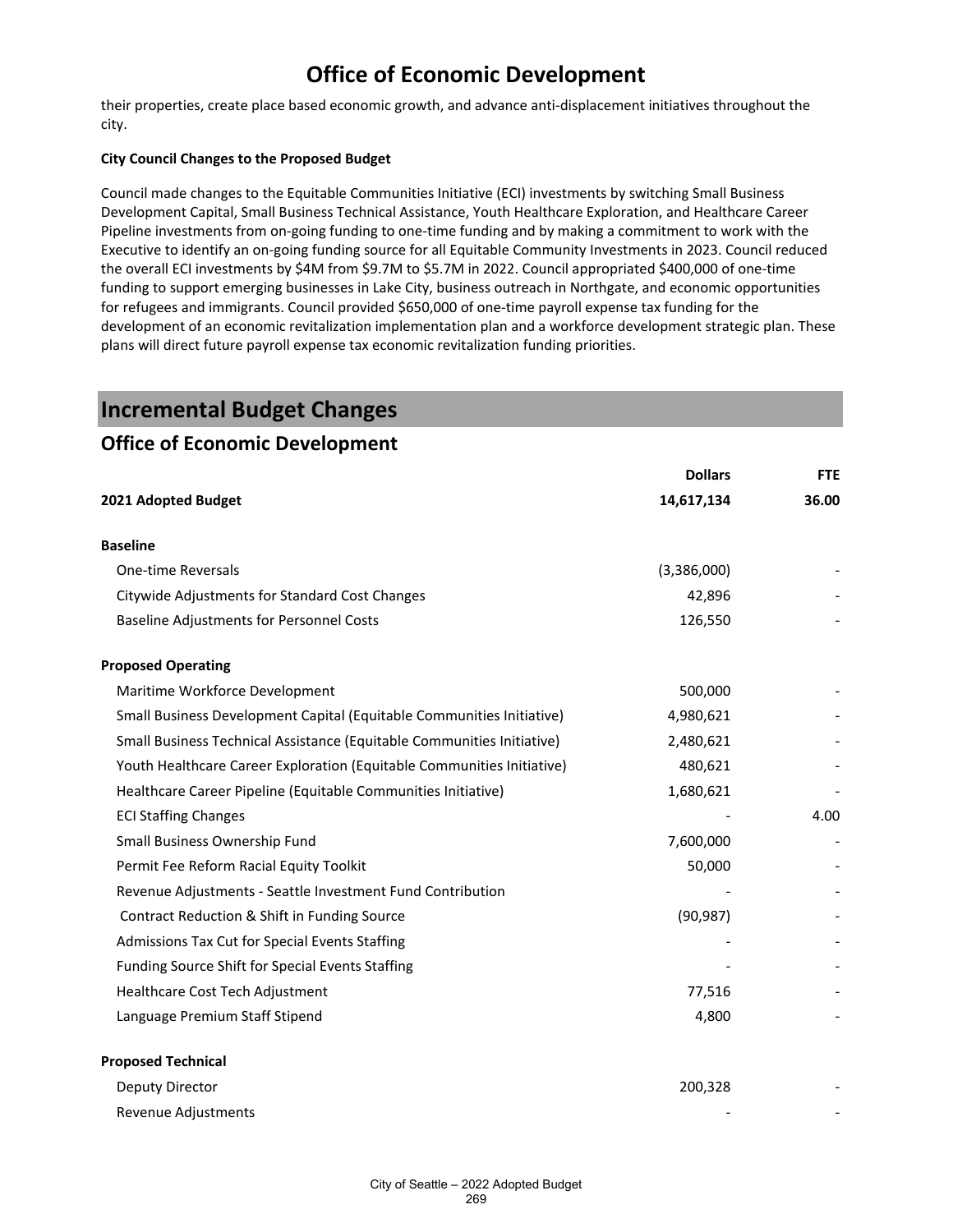| Total 2022 Adopted Budget                                                                                                 | \$26,428,479 | 40.00 |
|---------------------------------------------------------------------------------------------------------------------------|--------------|-------|
| <b>Total Incremental Changes</b>                                                                                          | \$11,811,345 | 4.00  |
| Proviso funding for Creative Industry position in OED                                                                     |              |       |
| <b>Council Provisos</b>                                                                                                   |              |       |
| Add \$300,000 GF to OED to support economic opportunities for refugee and<br>immigrant women                              | 300,000      |       |
| Add \$50,000 payroll expense tax to OED to support business outreach in<br>Northgate                                      | 50,000       |       |
| Add \$50,000 payroll expense tax to OED to support new and emerging<br>businesses in Lake City                            | 50,000       |       |
| Changes to Jumpstart Fund Expenditures, Coronavirus Local Recovery Fund<br>Resources, and Other Community-led Investments | (3,336,242)  |       |
| Council                                                                                                                   |              |       |
| Health Care Technical Adjustment                                                                                          |              |       |
|                                                                                                                           |              |       |

### **Description of Incremental Budget Changes**

|                           | <b>Baseline</b> |  |
|---------------------------|-----------------|--|
| <b>One-time Reversals</b> |                 |  |
| Expenditures              | $$$ (3,386,000) |  |
| Revenues                  | \$(1,000,000)   |  |

This item reverses one-time changes to the 2021 Adopted Budget. \$14,000 will be restored to the baseline for the Creative Industry Advocate salary. \$50,000 in workforce development will be removed from the baseline. \$3,000,000 will be removed from the joint COVID relief funding. \$350,000 will be removed as part of the Clean City Initiative.

| <b>Citywide Adjustments for Standard Cost Changes</b> |          |
|-------------------------------------------------------|----------|
| Expenditures                                          | \$42,896 |

Citywide technical adjustments made in the baseline phase reflect changes to internal services costs, including rates from the Department of Finance & Administrative Services, Seattle Information Technology Department, Seattle Department of Human Resources, and for healthcare, retirement and industrial insurance charges for the department. These adjustments reflect initial assumptions about these costs and inflators early in the budget process.

#### **Baseline Adjustments for Personnel Costs**

Expenditures \$126,550

This centrally administered change adjusts appropriations to restore the annual wage increase for non-represented Executives, Managers and Strategic Advisors, which was forgone in 2021 due to financial constraints.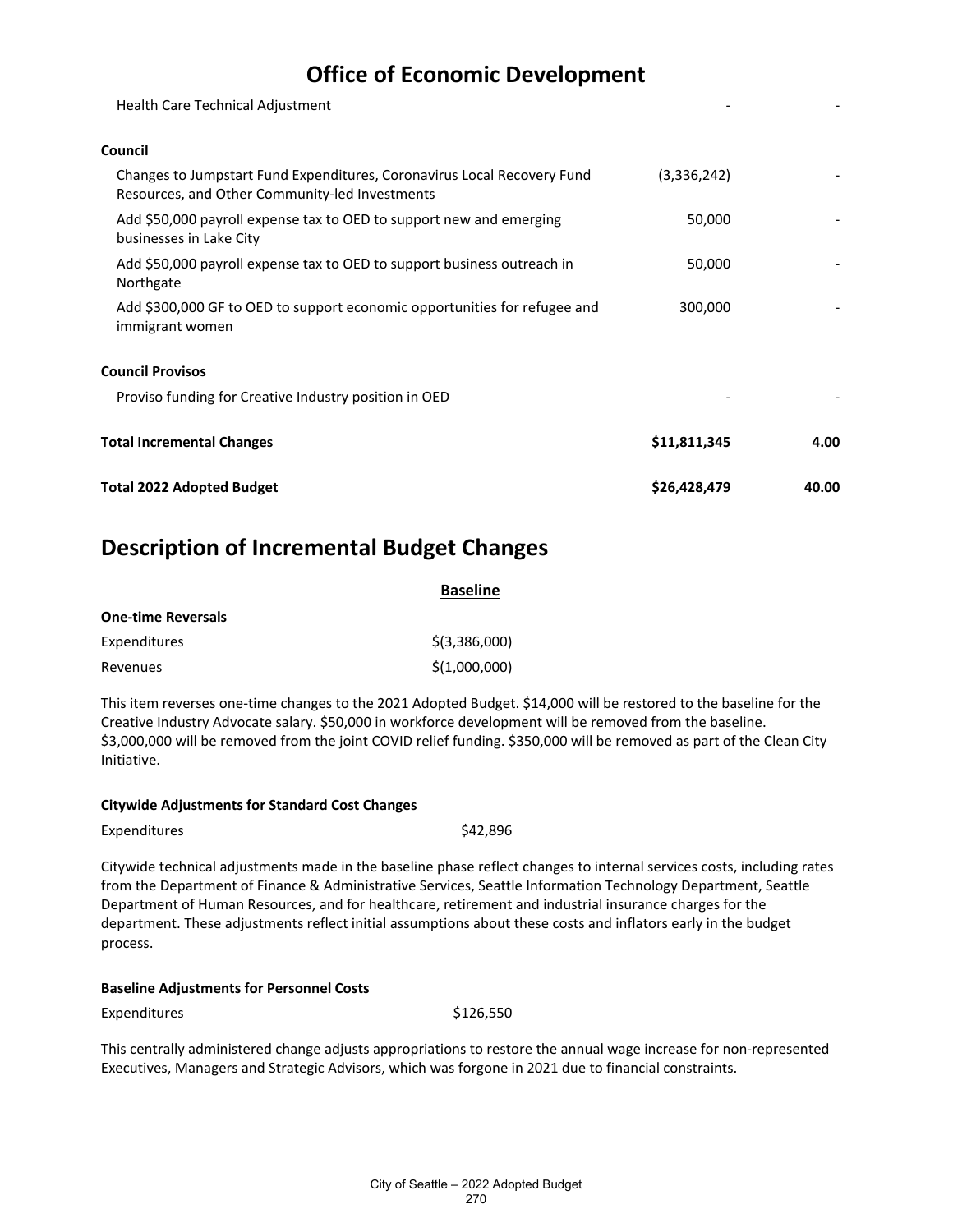**Proposed Operating**

#### **Maritime Workforce Development**

#### Expenditures \$500,000

The Council altered this proposal in the adopted budget. Refer to the Council Phase Changes section below. The Proposed Budget description follows: This item adds \$500,000 in one-time resources to create a workforce development program within the manufacturing and maritime key industries where Seattle holds a competitive advantage. Rebuilding a stronger, and more equitable economy after COVID-19 must focus on those most impacted by the pandemic including our communities of color and women. This item is part of a set of workforce development programming enabled by CLFR funds, and is part of Seattle Rescue Plan 3 (SRP3). The workforce development programming seeks to create strong pathways to middle wage jobs and more wealth-generating businesses in industries that will thrive in the future. Investments in economic inclusion will help Seattle recover from the pandemic and position our local economy for continued equitable growth. The other departments receiving workforce development allocations enabled by CLFR funds are ARTS, FAS, OH, OIRA, and OSE. See the Seattle Rescue Plan section of this 2022 Budget Book for more on SRP3.

#### **Small Business Development Capital (Equitable Communities Initiative)**

Expenditures \$4,980,621

The Council altered this proposal in the adopted budget. Refer to the Council Phase Changes section below. The Proposed Budget description follows: This item adds \$5,000,000 for on-going programming and 1.0 FTE intended to decrease the barriers BIPOC populations face when securing financing for their small businesses. Funding will be provided in the form of small business grants to leverage additional lending as needed for small business growth and expansion that leads to additional small business employment and long-term commercial wealth. This item was recommended by the Equitable Communities Initiative Task Force, and is funded with Payroll Tax resources as it is consistent with the JumpStart policy goals regarding economic resiliency.

#### **Small Business Technical Assistance (Equitable Communities Initiative)**

Expenditures \$2,480,621

The Council altered this proposal in the adopted budget. Refer to the Council Phase Changes section below. The Proposed Budget description follows: This item adds \$2,500,000 and 1 FTE to fund on-going technical assistance intended for BIPOC small business owners. These services will be provided via contractual relationships with local Community Development Financial Institutions ("CDFIs") and other organizations selected through an RFP process in 2021 for the same purpose. This item was recommended by the Equitable Communities Initiative Task Force, and is funded with Payroll Tax resources as it is consistent with the JumpStart policy goals regarding economic resiliency.

#### **Youth Healthcare Career Exploration (Equitable Communities Initiative)**

Expenditures \$480,621

The Council altered this proposal in the adopted budget. Refer to the Council Phase Changes section below. The Proposed Budget description follows: This item adds \$500,000 for on-going programming and 1.0 FTE intended to increase the number of BIPOC representation in the healthcare profession. Funding will be intended for BIPOC focused organizations to create programs that advance youth career exploration activities, mentorships, internships, and partnerships in the health care sector. This item was recommended by the Equitable Communities Initiative Task Force, and is funded with Payroll Tax resources as it is consistent with the JumpStart policy goals regarding economic resiliency.

#### **Healthcare Career Pipeline (Equitable Communities Initiative)**

Expenditures \$1,680,621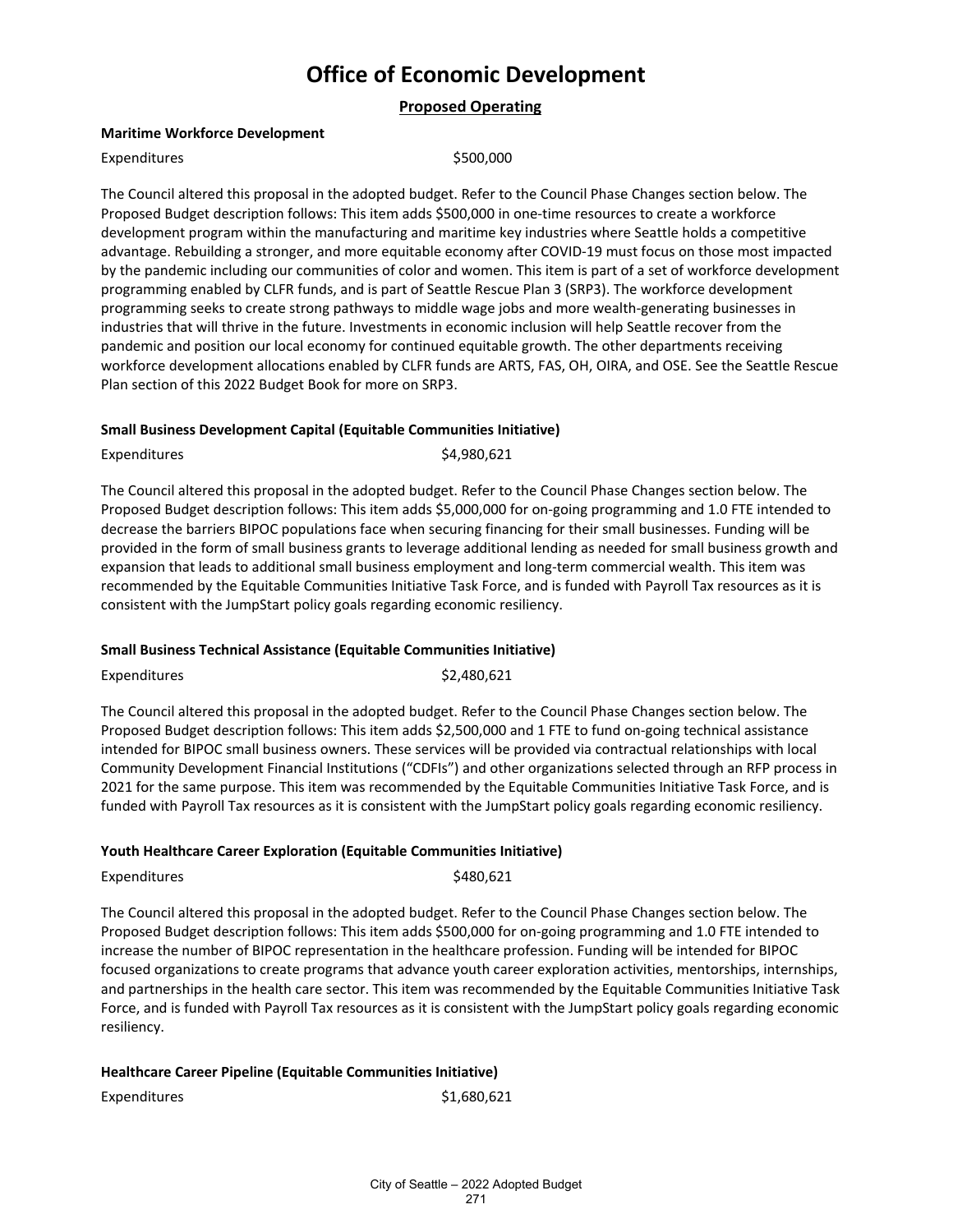The Council altered this proposal in the adopted budget. Refer to the Council Phase Changes section below. The Proposed Budget description follows: This item adds \$1,700,000 for ongoing programming and 1.0 full time staff member intended to address the need for greater BIPOC representation in the healthcare profession, especially in positions which impact health outcomes, by focusing on programs that support new and/or non-traditional paths into healthcare careers and includes technical assistance for smaller healthcare providers. Funding will be used to contract with partner organizations to develop viable career pathways intended for BIPOC individuals within the health care profession. This item was recommended by the Equitable Communities Initiative Task Force, and is funded with Payroll Tax resources as it is consistent with the JumpStart policy goals regarding economic resiliency.

#### **ECI Staffing Changes**

Position Allocation 4.00

This change increases the Office of Economic Development's position authority by 3.5 FTEs to provide sufficient staffing support within the Business Services BSL to implement the goals set out by the Equitable Communities Initiative Taskforce. This change is included in the Third Quarter 2021 Supplemental legislation for 2021 and this item formalizes the staffing increase for 2022.

#### **Small Business Ownership Fund**

Expenditures \$7,600,000

The Council altered this proposal in the adopted budget. Refer to the Council Phase Changes section below. The Proposed Budget description follows: This item adds \$7,600,000 to create a Small Business Ownership Fund. Funding is intended for BIPOC owned businesses in high displacement areas to finance the acquisition and development of commercial space, providing opportunities to own space and build equity. Financing will be paired with OED's technical assistance programs which will support businesses during the construction process. This investment is provided as part of Seattle Rescue Plan 3, enable by funding from CLFR.

#### **Permit Fee Reform Racial Equity Toolkit**

Expenditures \$50,000

This item adds \$50,000 of one-time funding to undertake a Racial Equity Toolkit process around the potential impacts of changing fees for film and special event permitting in the right of way. This investment would help to ensure that proposed fee reforms are properly informed by an equity analysis prior to drafting new legislation and fee schedules.

#### **Revenue Adjustments - Seattle Investment Fund Contribution**

 $\text{Revennes}$   $\text{\S}(91,000)$ 

This on-going change reduces Seattle Investment Fund, LLC's (SIF) annual contributions to the General Fund by (\$91,000) to recognize the decrease in staff support OED provides the SIF. The 2022 baseline budget assumed a SIF contribution of \$117,000 to cover City's costs of engaging in asset management for the New Market Tax Credit (NMTC) funded real estate portfolio held by SIF. The projects in this portfolio are scheduled to complete by the end of 2022.

#### **Contract Reduction & Shift in Funding Source**

 $Expenditures$   $\zeta(90,987)$ 

This on-going change proposes to cut Community Development Block Grant (CDBG) spending with community-based contractors by \$91,000 and reallocate that CDBG funding to backfill for OED staff time spent providing technical assistance to small businesses. This shift in the use of CDBG would free up the General Fund (GF) previously backing this staff. General Fund savings resulting from this change will be used to support the reduction of revenue from the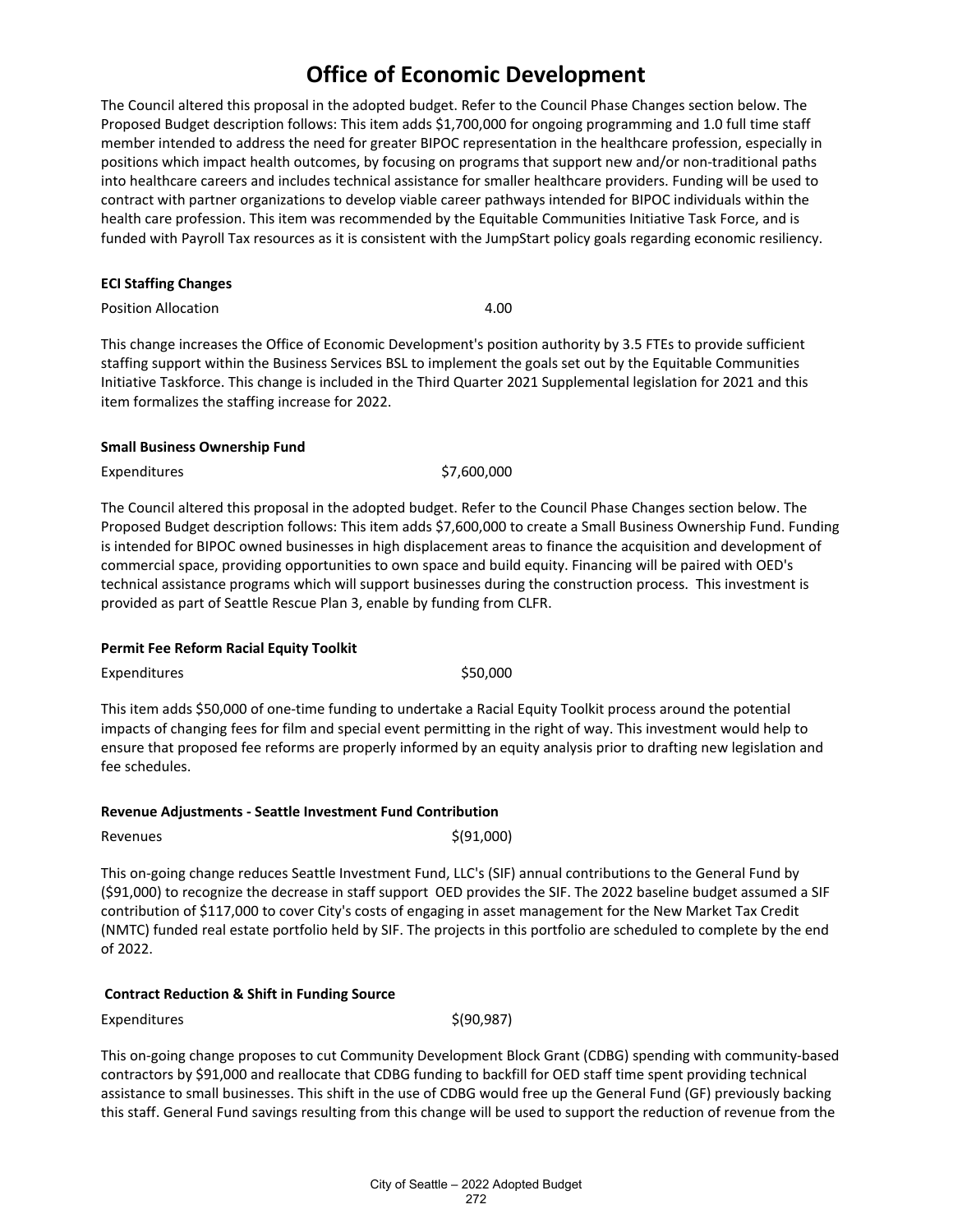Seattle Investment Fund as previously described. Contract reductions for technical assistance will be support by the other funding allocations previously described.

#### **Admissions Tax Cut for Special Events Staffing**

Revenues  $\zeta(63,919)$ 

This on-going change decreases the Admissions Tax revenue received from the Office of Arts and Culture (Arts) which had previously supported the Office of Economic Development's Special Events Program Lead, Strategic Advisor 1 position. Through this change, OED will receive enhanced General Fund support in 2022 to backfill for this loss in funding which will ensure the seamless continuation of special events coordination work.

#### **Funding Source Shift for Special Events Staffing**

Expenditures

This on-going change swaps the backing of OED expenditures related to the Special Events Lead Strategic Advisor 1 position, previously backed by the Office of Arts and Culture's (Arts) Admissions Tax. Due to a decrease in the revenue anticipated to be received from Arts Admissions Tax previously described, the General Fund will now fully back this position.

#### **Healthcare Cost Tech Adjustment**

Expenditures \$77,516

This is a technical adjustment to recognize \$77,516 in healthcare costs associated with the permanent hire of 4.0 FTEs brought on to support the work of the investments identified by the Equitable Communities Taskforce. Since healthcare costs are billed to one project in the Finance & Administration BSL, those cuts were reduced from the change requests made to the Business Services BSL and moved to the correct location.

#### **Language Premium Staff Stipend**

Expenditures \$4,800

This item increases ongoing appropriation authority for language services stipends by \$4,800. Per the Coalition of City Unions collective bargaining agreement, City employees who are multilingual and provide language services, such as interpretation and translation, to communicate with clients and/or other employees in business-related situations are now eligible for a monthly language premium stipend. The amounts in the 2022 budget are estimates based on the eligible employees from 2021.

#### **Proposed Technical**

**Deputy Director**

Expenditures \$200,328

This technical changes restores appropriation authority for the Deputy Director position that was reduced from the department on a one-time basis in the 2019 Adopted Budget.

#### **Revenue Adjustments**

Revenues \$388,001

This item increases OED's projection for Special Event (SE) permit fee collections by \$388,000 in 2022 to reflect a total SE fee collection of \$855,000 in 2022. This change assumes that OED will collect about 75% of the total fees collected in 2019 when SE permitting was at its peak of \$1.14M.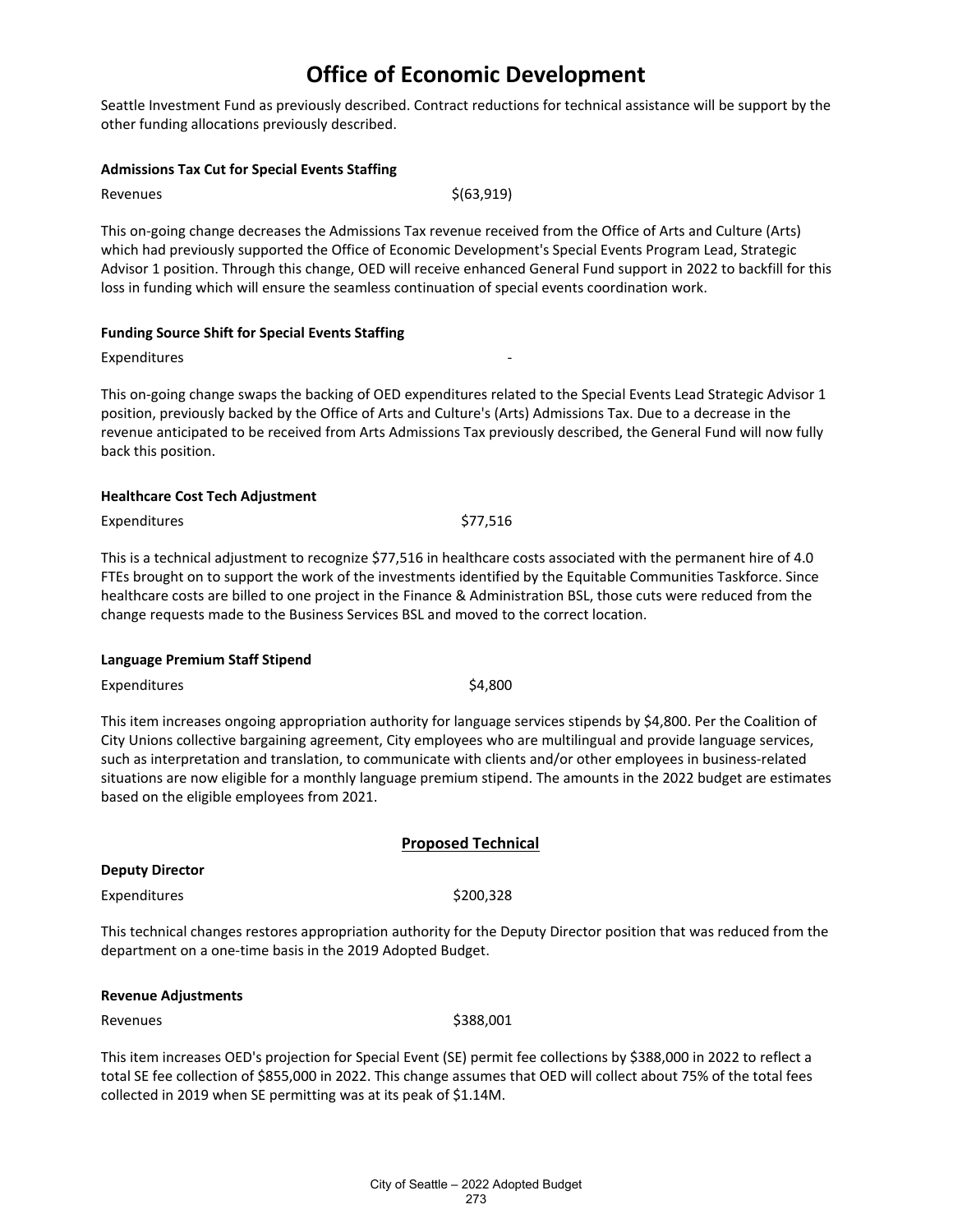#### **Health Care Technical Adjustment**

**Expenditures** 

This net zero technical change adjust appropriation authority to correspond with the departments internal policies for expense related to healthcare cost.

### **Council**

**Changes to Jumpstart Fund Expenditures, Coronavirus Local Recovery Fund Resources, and Other Community-led Investments**

 $Expenditures$   $\frac{\zeta(3,336,242)}{}$ 

This omnibus Council Budget Action impacts the Office of Housing in the following ways:

The City Council amended the 2022 Proposed Budget by reallocating \$70.7 million of one-time federal Coronavirus Local Fiscal Recovery Act (CLFR) Funds to revenue replacement in the General Fund. This action allows for the reallocation of funds in the Jumpstart Payroll Expense Tax (PET) Fund for purposes outlined in Ordinance 126393. Full revenue replacement details can be found in the Seattle Rescue Plan chapter. The Maritime Workforce Development program and Small Business Ownership Fund will now be funded by PET.

City Council reduced funding for the Equitable Communities Initiative Task Force recommendations by \$14 million in the 2022 Adopted Budget, relative to the Executive's proposed budget, and changed appropriations to one-time funding.  The Council issued a Statement of Legislative Intent that they will work with the Executive to identify ongoing funding to sustain the commitment to the recommendations. The Small Business Development Capital investment received a reduction of \$1,245,000 leaving an appropriation for 2022 of \$3,755,000. Total one-time funding for the initiative over 2021-22 is therefore \$8,755,000 including the \$5,000,000 provided in the 2021 budget. The Small Business Technical Assistance investment received a reduction of \$1,240,310 leaving an appropriation for 2022 of \$1,259,690. Total one-time funding for the initiative over 2021-22 is therefore \$3,759,690 including the \$1,200,000 provided in the 2021 budget. The Youth Healthcare Exploration investment received a reduction of \$240,311 leaving an appropriation for 2022 of \$259,689. Total one-time funding for the initiative over 2021-22 is therefore \$759,689 including the \$500,000 provided in the 2021 budget. The Healthcare Career Pipeline investment received a reduction of \$1,260,621 leaving an appropriation for 2022 of \$439,379. Total one-time funding for the initiative over 2021-22 is therefore \$2,139,379 including the \$1,700,000 provided in the 2021 budget.

For additional details please see the Finance General chapter of the 2022 Adopted Budget.

#### **Add \$50,000 payroll expense tax to OED to support new and emerging businesses in Lake City**

Expenditures \$50,000

This item adds \$50,000 of one-time payroll expense tax to the Office of Economic Development to support Black, Indigenous, and people of color (BIPOC)-owned businesses in the Lake City neighborhood. This funding will support development of a program to connect new and emerging BIPOC-owned businesses with vacant commercial space by a neighborhood business organization, such as Build Lake City Together. The organization will be expected to use its relationships with property owners in Lake City to negotiate favorable lease agreements for the businesses and provide other forms of technical assistance as needed.

#### **Add \$50,000 payroll expense tax to OED to support business outreach in Northgate**

Expenditures \$50,000

This item adds \$50,000 of one-time payroll expense tax to the Office of Economic Development (OED) for a consultant to engage with businesses in the Northgate neighborhood.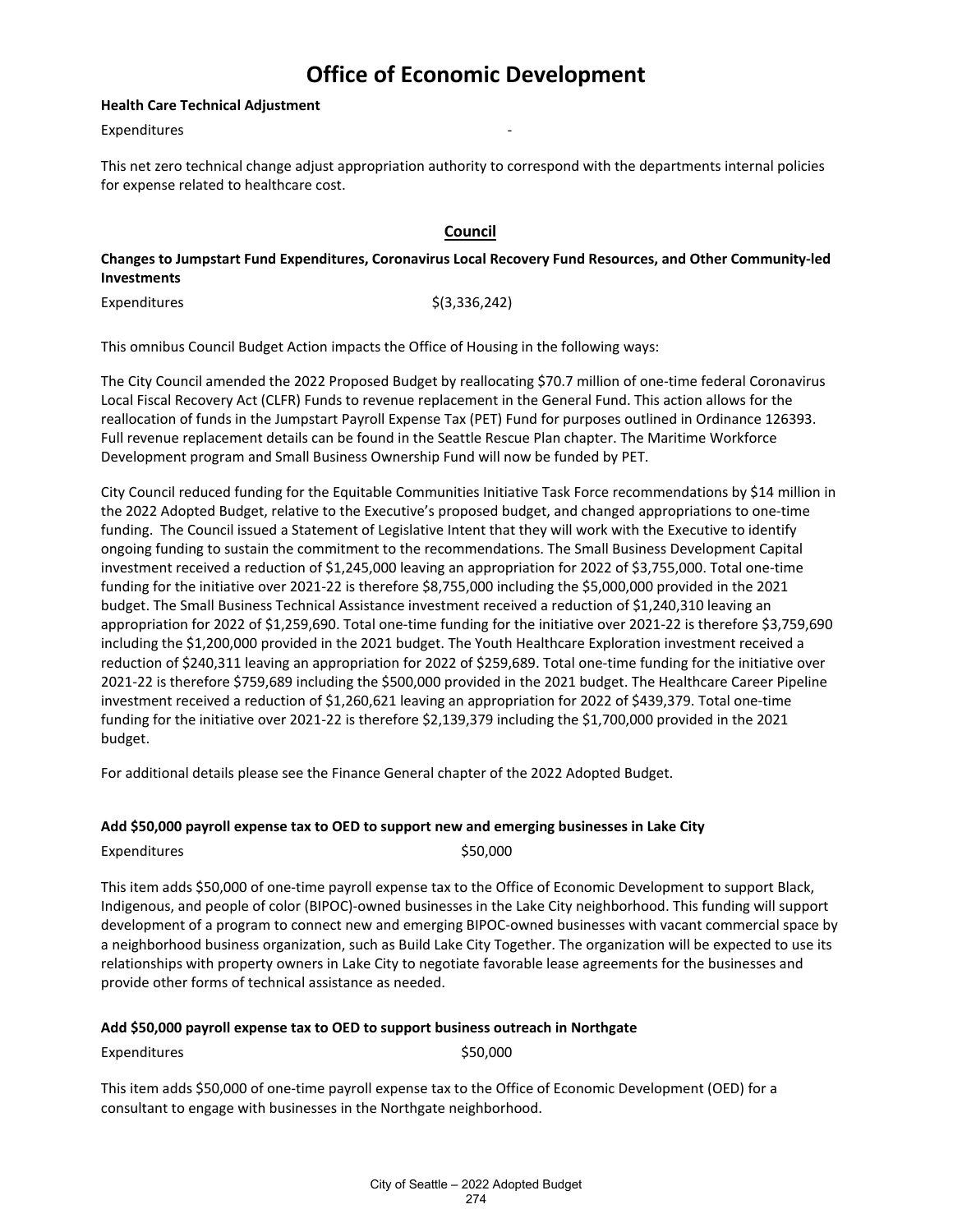The consultant will discuss with business owners and key stakeholders various strategies to support business district cohesion and resilience in light of forthcoming changes to the neighborhood as a result of the opening of the new light rail station and other developments in the area. In the event that OED and/or the consultant determines that culturally responsive outreach is necessary for this project, some portion of this funding is expected to be used to compensate the Department of Neighborhoods' Community Liaison program, as appropriate.

#### **Add \$300,000 GF to OED to support economic opportunities for refugee and immigrant women**

Expenditures \$300,000

This item adds \$300,000 of one-time General Fund to the Office of Economic Development (OED) to support an organization that helps immigrant and refugee women use and expand on their artisanal skills to achieve economic stability, such as the Refugee Artisan Initiative (RAI). This funding will be used to expand programming and increase the organization's capacity so that it can support an additional 34 women in its programs in 2022.

#### **Council Provisos**

#### **Proviso funding for Creative Industry position in OED**

This item imposes a proviso on funding in the Office of Economic Development (OED) for a position that was intended to support policy development and implementation of strategies related to the creative industries. In the 2022 Proposed Budget, OED would repurpose: (1) the Creative Industry Director position to serve as the Division Director who would oversee OED's main lines of business; and (2) the Creative Industry Policy Advisor to serve as the Creative Industry Manager whose responsibilities would include policy development, implementation, and management of the Creative Industry Team (5.0 FTE). These changes would diminish staff capacity to support the creative industries.

The intent of this proviso is to ensure that OED maintains a dedicated staff position that can lead policy development and implementation of strategies related to the creative industries. OED is currently in the process of updating its creative industry strategy in response to the pandemic and anticipates completion of a Creative Sector Action Plan in early 2022.

This CBA would impose the following proviso:

"None of the money appropriated in the 2022 budget in the Office of Economic Development may be spent for the Creative Industry Manager position until the Chair of the Council's Community Economic Development Committee, or successor committee, files a certification with the City Clerk that the Office of Economic Development has provided the following: (1) Office of Economic Development's Creative Sector Action Plan and (2) description of how the Office of Economic Development will reorganize so that this position can focus solely on policy development and implementation related to the creative industries and not be responsible for staff management."

#### **Changes to Jumpstart Fund Expenditures, Coronavirus Local Recovery Fund Resources, and Other Community-led Investments**

This Council Budget Action also imposes the following provisos:

"Of the appropriation in the 2022 budget for the Office of Economic Development, \$650,000 is appropriated solely for development of an economic revitalization implementation plan and a workforce development strategic plan, as described in Appendix 4 of Attachment A to Council Budget Action FG-001-C-001, and may be spent for no other purpose. Furthermore, none of the money so appropriated may be spent until the Chairs of the Council's Finance and Housing Committee and Community Economic Development Committee, or successor committees, file a certification with the City Clerk that the Office of Economic Development has provided a report describing in detail the proposed process, including a timeline, for completing both the economic revitalization implementation plan and the workforce development strategic plan."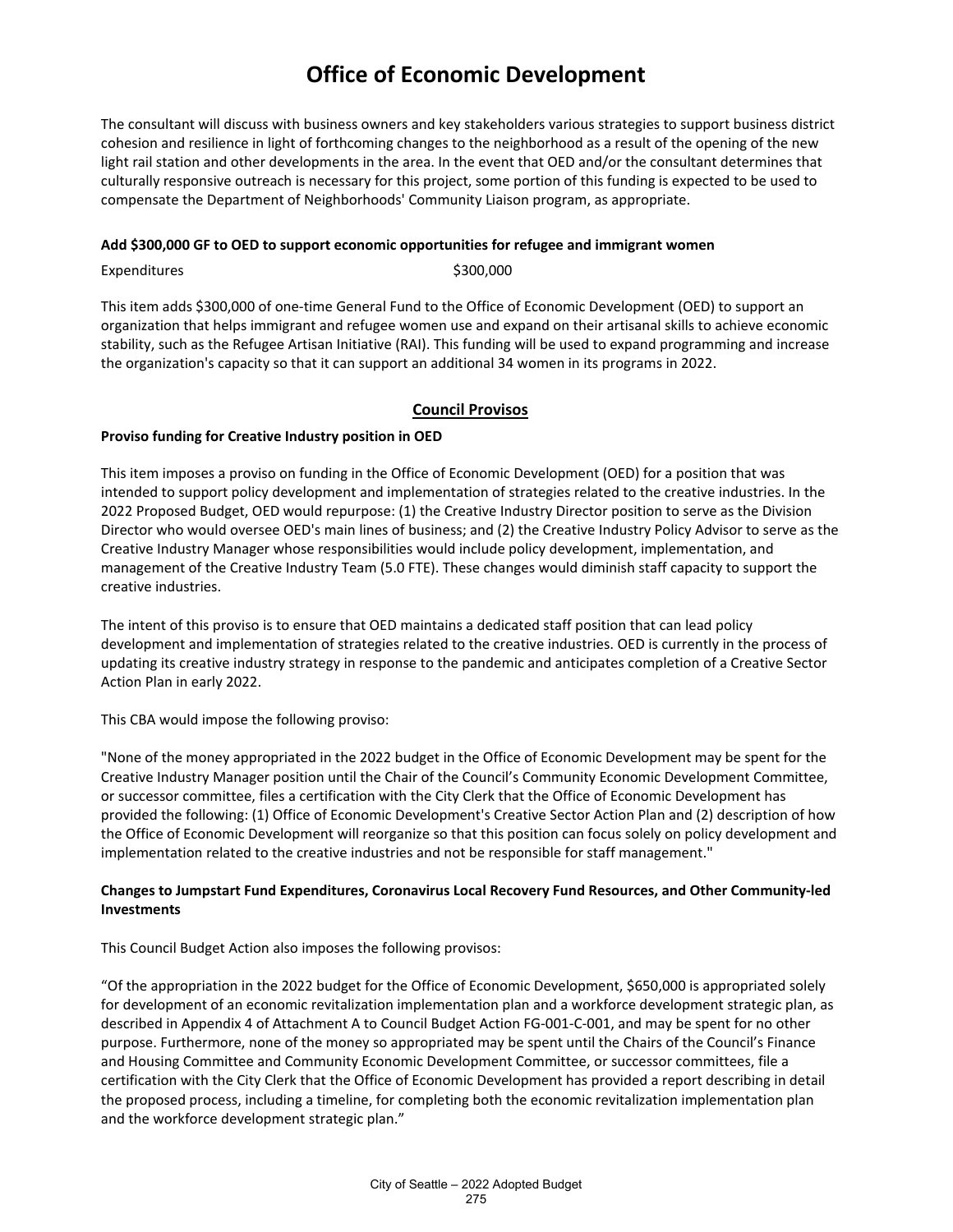# **Expenditure Overview**

| <b>Appropriations</b>                                    | 2020<br><b>Actuals</b> | 2021<br>Adopted | 2022<br>Adopted |
|----------------------------------------------------------|------------------------|-----------------|-----------------|
| <b>OED - BO-ED-ADMIN - Leadership and Administration</b> |                        |                 |                 |
| 00100 - General Fund                                     | 2,297,937              | 2,611,251       | 2,892,730       |
| 14500 - Payroll Expense Tax                              |                        |                 | 77,516          |
| <b>Total for BSL: BO-ED-ADMIN</b>                        | 2,297,937              | 2,611,251       | 2,970,246       |
| <b>OED - BO-ED-X1D00 - Business Services</b>             |                        |                 |                 |
| 00100 - General Fund                                     | 13,572,923             | 11,943,286      | 8,971,991       |
| 12400 - Arts and Culture Fund                            | 115,779                | 62,597          |                 |
| 14500 - Payroll Expense Tax                              |                        |                 | 14,486,242      |
| Total for BSL: BO-ED-X1D00                               | 13,688,702             | 12,005,883      | 23,458,233      |
| <b>Department Total</b>                                  | 15,986,639             | 14,617,134      | 26,428,479      |
| Department Full-Time Equivalents Total*                  | 37.00                  | 36.00           | 40.00           |

*\* FTE totals are provided for informational purposes only. Changes in FTEs resulting from City Council or Human Resources Director actions outside of the budget process may not be detailed here*

# **Budget Summary by Fund Office of Economic Development**

|                               | 2020<br><b>Actuals</b>   | 2021<br>Adopted | 2022<br>Adopted |
|-------------------------------|--------------------------|-----------------|-----------------|
| 00100 - General Fund          | 15,870,860               | 14,554,537      | 11,864,722      |
| 12400 - Arts and Culture Fund | 115.779                  | 62.597          |                 |
| 14500 - Payroll Expense Tax   | $\overline{\phantom{a}}$ | ۰               | 14,563,758      |
| <b>Budget Totals for OED</b>  | 15,986,639               | 14,617,134      | 26,428,479      |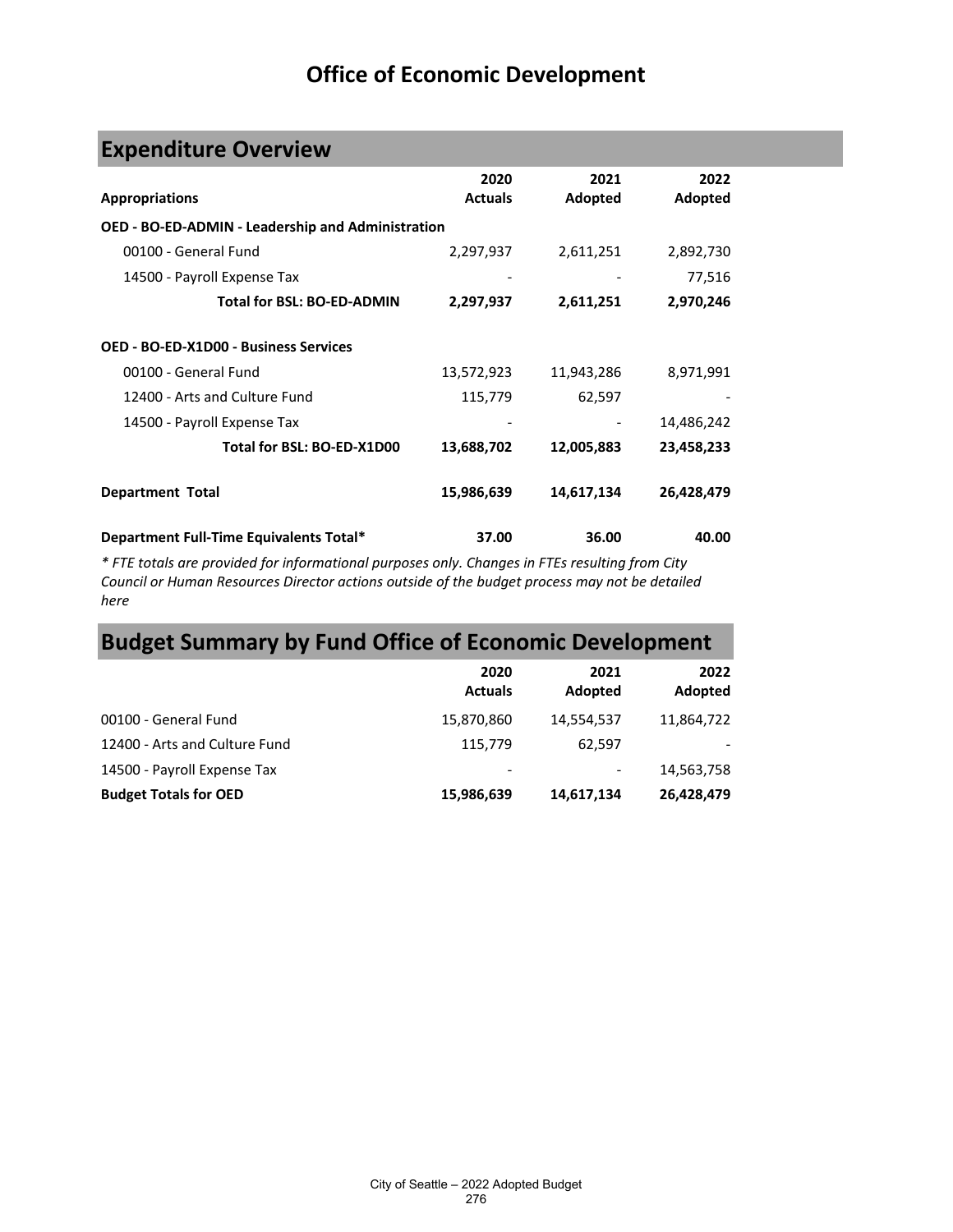### **Appropriations by Budget Summary Level and Program**

### **OED - BO-ED-ADMIN - Leadership and Administration**

The purpose of the Leadership and Administration Budget Summary Level is to provide executive, community, financial, human resource, technology and business support to the Office of Economic Development.

| <b>Program Expenditures</b>        | 2020<br><b>Actuals</b> | 2021<br>Adopted | 2022<br>Adopted |
|------------------------------------|------------------------|-----------------|-----------------|
| Citywide Indirect Costs            | 687,279                | 811.449         | 793,428         |
| <b>Departmental Indirect Costs</b> | 1,024,658              | 1,245,439       | 1,465,560       |
| <b>Pooled Benefits</b>             | 586,001                | 554,363         | 711,259         |
| <b>Total</b>                       | 2,297,937              | 2,611,251       | 2,970,246       |
| Full-time Equivalents Total*       | 8.00                   | 8.00            | 8.00            |

*\*FTE totals are provided for informational purposes only. Changes in FTEs resulting from City Council or Human Resources Director actions outside of the budget process may not be detailed here*

*The following information summarizes the programs in Leadership and Administration Budget Summary Level:*

#### **Citywide Indirect Costs**

The purpose of the Citywide Indirect Costs program is to fund internal services costs originating from outside of the department such as allocated costs from the Department of Finance and Administrative Services and Seattle Information Technology Department.

|                         | 2020           | 2021    | 2022    |
|-------------------------|----------------|---------|---------|
| Expenditures/FTE        | <b>Actuals</b> | Adopted | Adopted |
| Citywide Indirect Costs | 687.279        | 811.449 | 793.428 |

#### **Departmental Indirect Costs**

The purpose of the Departmental Indirect Costs program is to fund costs associated with management of the department. This may include personnel costs related to department leadership and administration or other administrative costs such as external rent and operating supplies or services.

|                                    | 2020           | 2021      | 2022      |
|------------------------------------|----------------|-----------|-----------|
| Expenditures/FTE                   | <b>Actuals</b> | Adopted   | Adopted   |
| Departmental Indirect Costs        | 1.024.658      | 1.245.439 | 1.465.560 |
| <b>Full Time Equivalents Total</b> | 8.00           | 8.00      | 8.00      |

#### **Pooled Benefits**